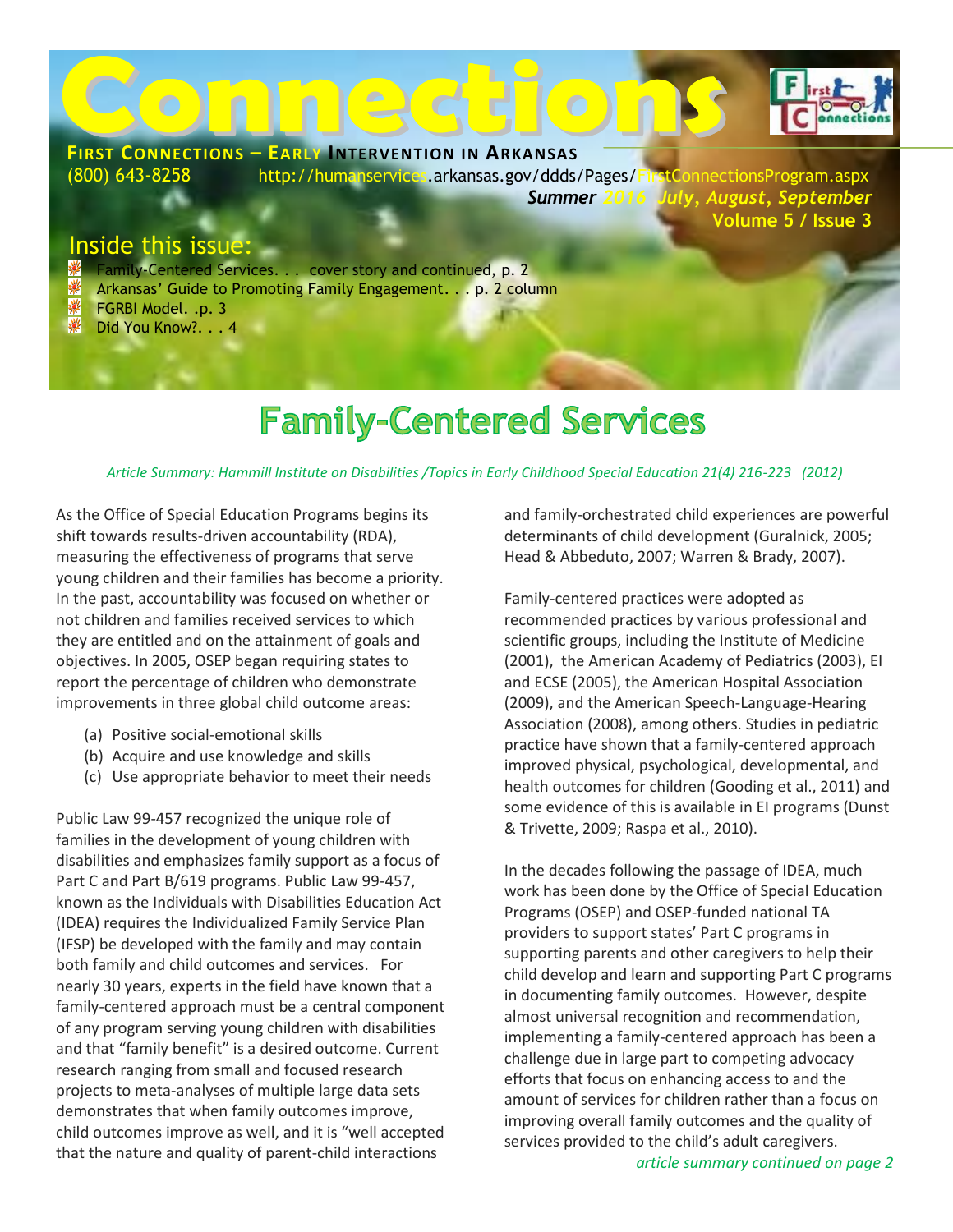# **Family-Centered Services,** continued

Other factors such as leadership, training, attitudes, and lack of resources also impact implementation (Gooding 2011).

A *family-centered approach* is not the same thing as a *family outcome*. A family-centered approach is a **philosophy** and **set of practices** that characterizeservice delivery. A family outcome is a benefit that families receive as a result of participating in early intervention. OSEP requires states to report data on family outcomes developed by the Early Childhood Outcomes (ECO) Center with substantial national stakeholder involvement. These outcomes are documented as the percent of families who report that early intervention helped them:

- (a) know and understand their rights
- (b) communicate their child's needs
- (c) help their child develop and learn

#### *So what is "family-centered" practice or approach?*

Family-centered practices aren't a "service delivery model," it's a belief system that inform how all members of an EI program work with children in the context of their unique family. A key component of familycentered practice is that young children are not viewed separately from their families, nor can services be provided without consideration of family context. Families are not viewed as clients receiving services but as partners in making decisions about goals and the activities to reach those goals, and programs adopt a flexible approach to service provision. In family-centered practices, there is a focus on family strengths and using those strengths to support positive child and family outcomes. The importance of informal support systems is recognized and considered when selecting services and their frequency.

#### **Arkansas' Guide to Promoting Family Existence Controllection** in the context of the context of the context of the context of the context of the context of the context of the context of the context of the context of the context of the context of the context **Engagement: A Resource for Early Childhood** processionals children are not viewed children are not viewed and viewed  $\mathbf{r}$ **Professionals**

separately from their families, nor can services Developed by the Arkansas State Parent Advisory Council in collaboration with the Arkansas Head Start State Collaboration Office and the Division of Childcare and<br>
— Early Childhood Education, the guide offers a statewide system for promoting family engagement to meet the<br>needs of young children and families in Arkansas. The guide, intended to support families' active engagement in their children's development and education, demonstrates the state's commitment to support its youngest learners and their families. When children and their families experience success in the earliest years, they will have a stronger foundation for continued success in school and later.

#### **Guiding Principles:**

2. Families are unique. We appreciate and celebrate all<br>2. Families are unique. We appreciate and celebrate all differences. Family engagement activities will demonstrate regard for different ways of knowing, doing or being, and will build on family strengths. 1. Family engagement practices respect parents as their child's first teacher and recognize their importance in school readiness and later success in life.

3. Positive two-way communication must be modeled in order to build trust and relationships with all partners, including encouraging family-to-family interaction. Family engagement should create a safe environment where all questions are welcomed and ideas embraced.

4. The practice of engaging families must be achievable and sustainable. In order to support early childhood programs, current and proposed state-level early childhood and school age policies should be reviewed for their potential impact on the family engagement goals articulated in this guide.

5. Family engagement practices should create meaningful and ongoing opportunities for families to serve in leadership roles.

To attend an upcoming training on using the Family Engagement Guide, visit the TAPP Registry at: <http://professionalregistry.astate.edu/registry.asp>

Jonesboro: Sept 22 Springdale: Sept 29

Hot Springs: July 21 Fort Smith: August 11 Pine Bluff: October 5 Forrest City and Hope (TBA)

Summer 2016 / Connec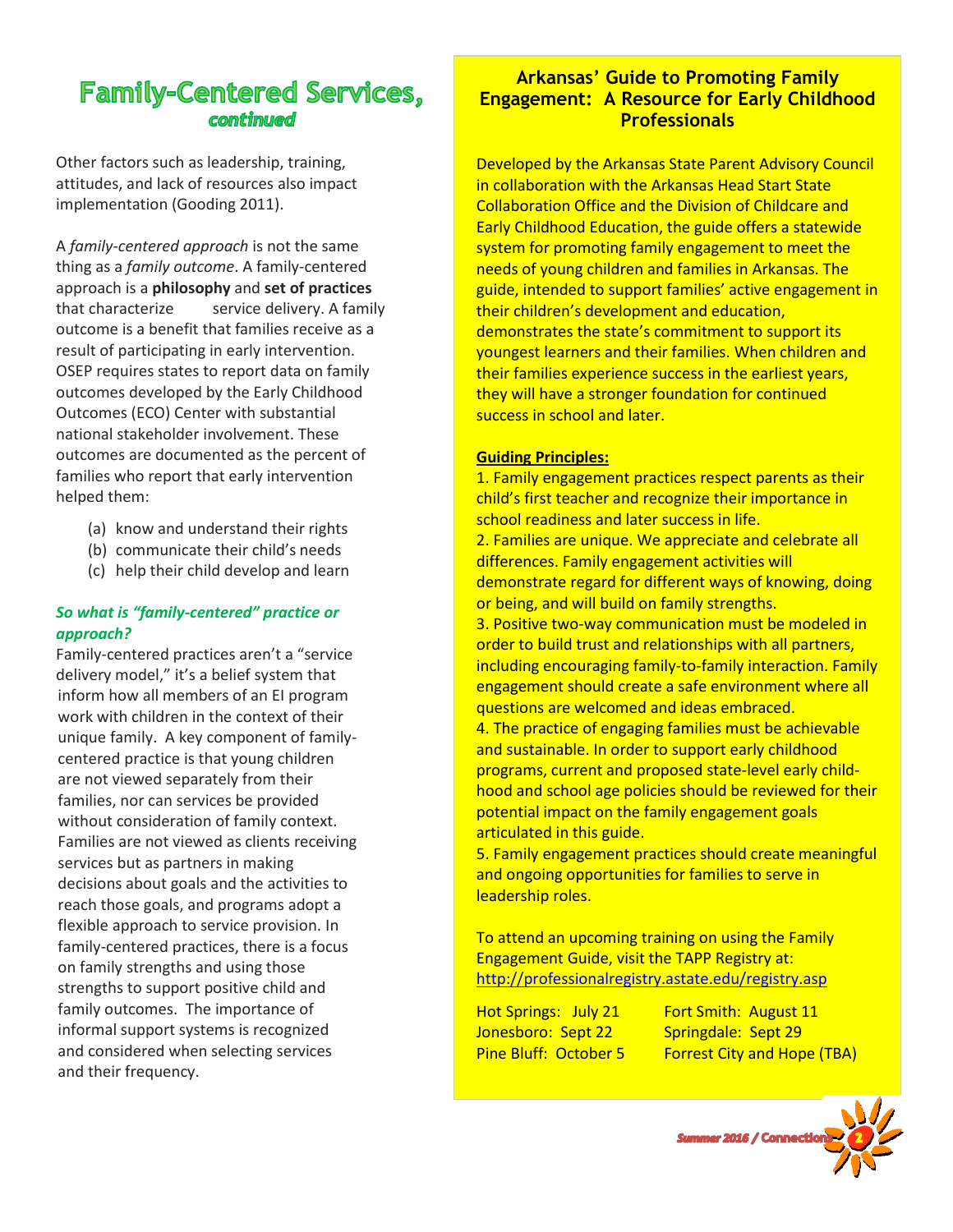# **FGRBI Model**

More of an approach than a model, Family-Guided Routines-Based Intervention (FGRBI) integrates published literature on interventions embedded within typical child and family activities or routines (Bricker & Woods Cripe, 1992; Bruder, 1998; Dunst, Bruder, Trivette, Raab, & MacLean, 2001; Hanft & Pilkington, 2000; McWilliam, 1996; 2001; Woods, Kashinath & Goldstein, 2004; Friedman, Woods & Salisbury, 2012; Marturana & Woods, 2012) to meet the spirit of natural environments legislation. The FGRBI model includes the following processes.

### **Process 1: Introducing Natural Environments & Welcoming the Family**

Family members are just as unfamiliar with "natural environment" and principals of family-guided routinesbased intervention as many providers are. Sharing information with caregivers and family members about the early intervention process and program expectations sets the stage for active family and caregiver participation in intervention.

### **Process 2: Routines-based Assessment in Natural Environments**

A functional assessment occurs in a variety of naturally occurring daily routines within the child's natural environment. The process accommodates the priorities and concerns of families by encouraging families to share information about routines and activities most appropriate for and preferred by the child and family.

### **Process 3: Linking Assessment to Intervention**

The quality of routines-based intervention depends on the creation of a functional and useful intervention plan that is meaningful to the family. The child's IFSP

outcomes must reflect the skills necessary to function in the routines and activities identified as important to the family. The teaching and learning opportunities (strategies) must be planned to correspond to locations, activities, and interests of the child, not missed evaluation items or toys from the therapist's toy bag.

#### **Process 4: Involving Caregivers in Teaching and Learning**

The basic premise of natural environments is involving the caregiver in the teaching and learning process with the child. It is crucial to identify ways to share information with diverse caregivers about various teaching strategies in ways that match their learning styles. Caregiver involvement in intervention ensures that the child's adult caregivers can use these strategies within typical activities to promote their child's learning and skill development.

### **Process 5: Coaching**

The purpose of caregiver coaching is for the EI provider to effectively collaborate with the caregivers in order to better support caregiver-child interactions that promote child learning. Caregiver coaching is the primary role of the EI provider to enhance caregiver capacity to help the child develop and learn (OSEP Family Outcome).

## **Process 6: Monitoring Progress**

The effectiveness of the strategies being used to reach IFSP goals is assessed continuously and with each family to ensure a "good fit" and ease of caregiver implementation. Information should be gathered from a variety of sources and family and child outcomes must be reviewed consistently to ensure the priorities continue to reflect child and family concerns.

#### **FGRBI Resources:**

"4 Family Stories" complete with child outcomes planning sheets: <http://facets.lsi.ku.edu/family-stories> FACETS: 5 Free, Self-Paced Training Modules:<http://facets.lsi.ku.edu/training-modules> TaCTICS: 4 Free, Self-Paced Training Modules w/ Tools/Handouts:<http://tactics.fsu.edu/modules.html>